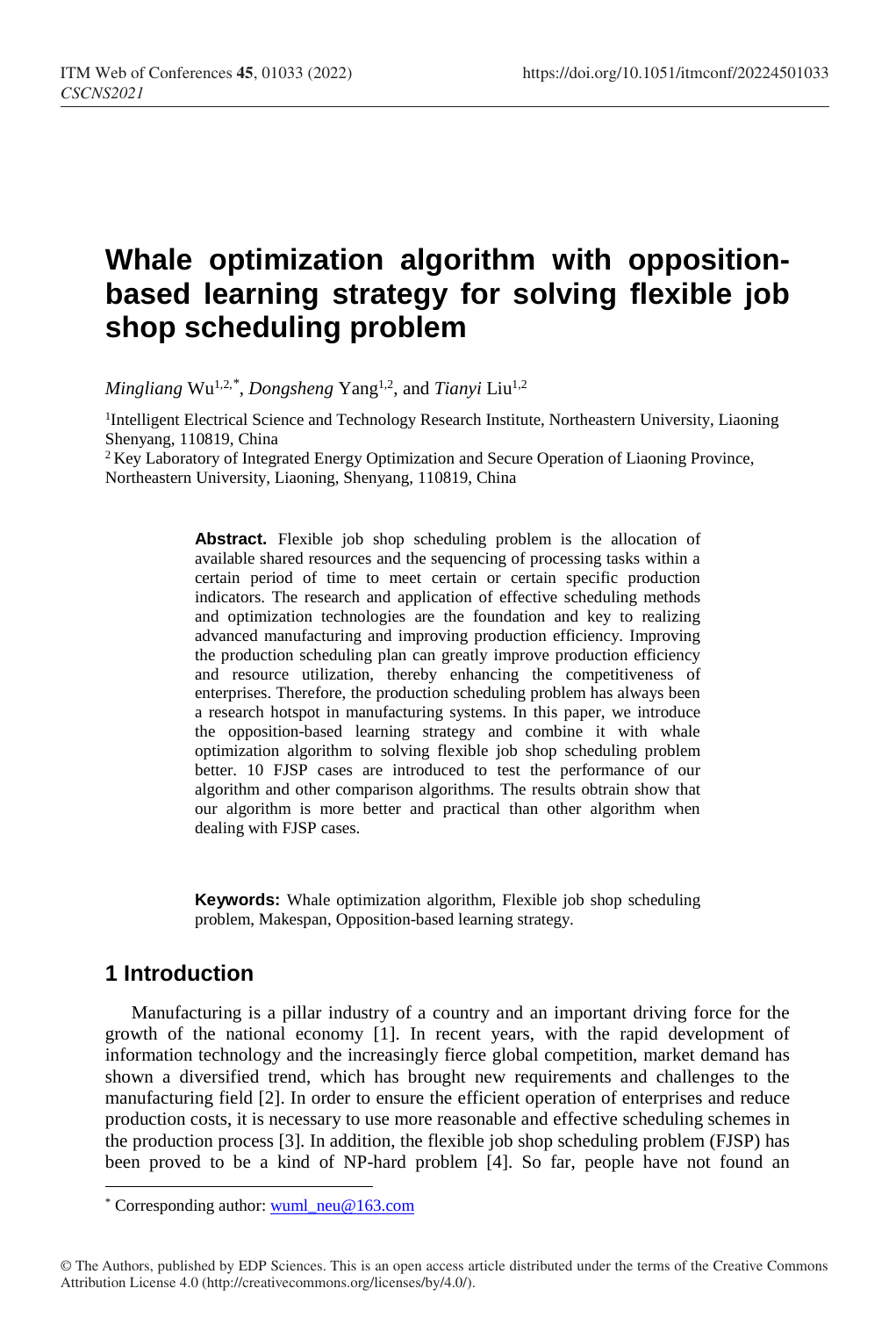algorithm with the complexity of polynomial time to effectively solve this kind of problem. Therefore, the FJSP has been extensively studied by many scholars from related fields since it was put forward [5]. The traditional operations research method first uses mathematical modeling of the problem, and then uses operations research related methods to solve the problem [6]. Among the more common methods are dynamic programming algorithm, Laplace relaxation method, linear programming method is equivalent. The abovementioned algorithms are effective in solving small-scale problems and can often obtain satisfactory results. However, as the scale of the problem to be solved increases, traditional operations research methods are no longer suitable for solving such problems [7].

In recent years, with the continuous development and improvement of optimization theory, many swarm intelligence optimization algorithms based on natural heuristics have been continuously proposed and applied to related job shop scheduling fields, including genetic algorithm (GA), artificial bee colony algorithm (ABC) , ant colony algorithm (ACO), migratory bird algorithm (MBO), whale swarm optimization algorithm (WOA), particle swarm optimization optimization algorithm (PSO) and other swarm intelligence algorithms to solve the problem by imitating the way of cooperation between organisms in nature optimized solution [8-13]. Swarm intelligence optimization algorithm is relatively easy to implement, robust, adaptable, not subject to specific problems, and has strong versatility. Generally speaking, it is an important method and research approach to solve the FJSP that the optimal solution or a better feasible solution to be solved in a reasonable time can be obtained [14].

In summary, the research on FJSP not only has great practical value in actual production and self-manufacturing, but also has important theoretical significance. Although many scholars have studied and explored such problems for a long time, due to the extremely high complexity of the FJSP, the complicated constraints, the high dimension of the solution space and the limitation of the actual production environment, the mathematics of the problem Models become more complex, and traditional operations research methods have been unable to solve the problem or the time required to solve the problem is too long to lose its practical value. Therefore, it is of great significance to use swarm intelligence optimization algorithm to model and solve the problem of shop scheduling. Based on the above background, this article researches and explores the FJSP. In this paper, we utilize WOA to solve practical FJSP. In oder to enhance the sloving ability of WOA, we introduce the opposition-based learning strategy (OBL) and combine it with WOA. The rest of this paper are arranged as follow. First, introduce FJSP in Section 2. Then the basic process of WOA and the details of OBL are introduced in Section 3. Then, perform experiments and conduct experimental analysis in Section 4. Finally, the full text is summarized in Section 5.

### **2 The FJSP**

As an important field of optimization scheduling technology research, FJSP is the key basic technology module of job shop production line [15]. The definition of job scheduling is that the manufacturing job shop has multiple machines with different functions [16]. The parts to be processed are composed of multiple operation. Each operation can only be processed on one machine at the same time. Therefore, the processing routes of the parts have a mutually restrictive relationship [17]. The main goal of solving this problem is to specify the machine used in each process and the order of use, and obtain the optimal solution of these two problems under constraint conditions. For business managers, production cost and processing time are two important performance indicators that are widely considered in the production scheduling optimization problem. Without loss of generality, FJSP can be described systematically as: *n* jobs  $J_s$  set = { $J_1, J_2, ..., J_n$ } is processing on *m* machines  $M<sub>-</sub> set = {M<sub>1</sub>, M<sub>2</sub>, ..., M<sub>m</sub>}$  in a production job shop, each job consists of uncertain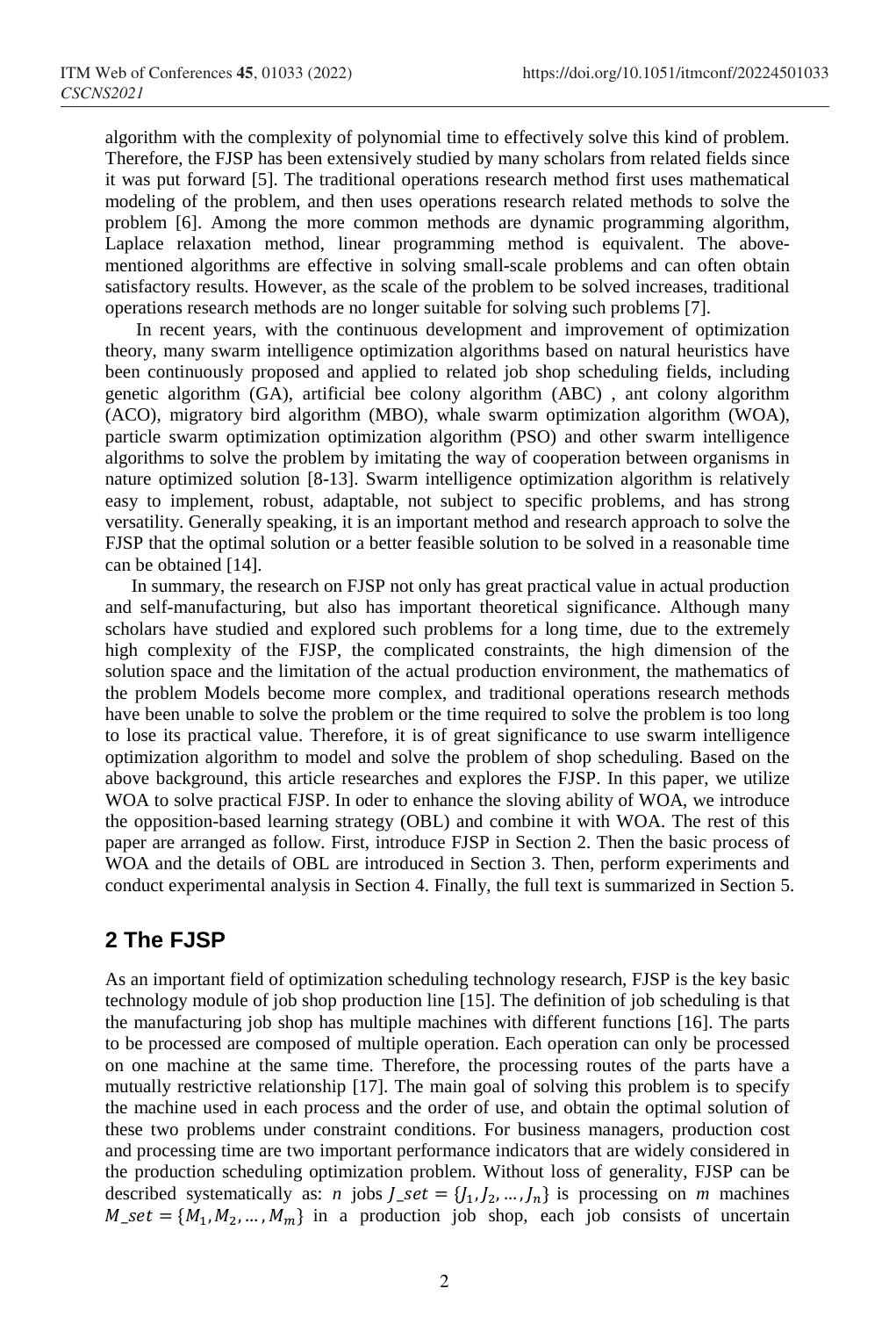operation, reasonably plan the work sequence of the job on the machine to achieve the required processing requirements and goals. The mathematics of FJSP can be expressed by a combination of constraints and optimization goals. The constraints of FJSP can be elaborated as follow:

1) There can be multiple machines for each process, but only one machine can be selected for processing.

$$
\sum_{k=1}^{m} x_{ijk} = 1
$$

where  $x_{ijk}$  means that whether *jth* operation of job  $J_i$  select machine  $M_k$  for its processing, if yes, it will be 1, otherwise it will be 0, *m* represents the number of machines.

2) A machine can only have one job processed on it at the same time.

$$
f_{ij} < b_{ij}
$$

where  $f_{ij}$  denotes the completion time of the jth operation of  $J_i$ .  $b_{i'j'}$ , denotes the begin time of following job.

3) Operations of one same job exist sequence.

$$
f_{ij} \le b_{i(i+1)}
$$

4) All jobs can be processed and all machines are optional when task starts.

$$
b_{ijk} \ge 0
$$
  

$$
f_{ijk} \ge 0
$$

5) The processing progress is non-preemptive, and any preemptions or cancellations are not permitted.

$$
b_{ijk} + w_{ijk} = f_{ijk}
$$

where  $w_{ijk}$  implies the processing time of *jth* operation of  $J_i$  on machine  $M_k$ .

Most researches on FJSP focus on the main objectives: completion time, machine load, delay time, energy consumption, Etc. This paper applies the maximum completion time as the criterion for judging the value of the algorithm, which can be described as:

$$
f = minC_{max} = min(maxF_i), i=1,2,...,n
$$

where *n* represents the number of jobs

### **3 Whale optimization algorithm**

In the whale algorithm, the position of each whale represents a feasible solution. During the hunting process of a school of whales, each whale has two behaviors. One is to surround the prey, and all the whales move toward other whales; the other is a steam drum net, where the whales swim in a circular motion and eject bubbles to drive away the prey. In each generation of swimming, whales will randomly choose these two behaviors to hunt. In the behavior of the whale to surround its prey, the whale will randomly choose whether to swim toward the best position of the whale or randomly choose a whale as its target and approach it. Suppose the position of each whale in the D-dimensional solution space is:  $X =$  $(x_1, x_2, ..., x_n).$ 

#### **3.1 Mathematical Model of Surrounding Prey Stage**

When surrounding prey, the whale will choose to swim towards the best position of the whale or towards a random whale.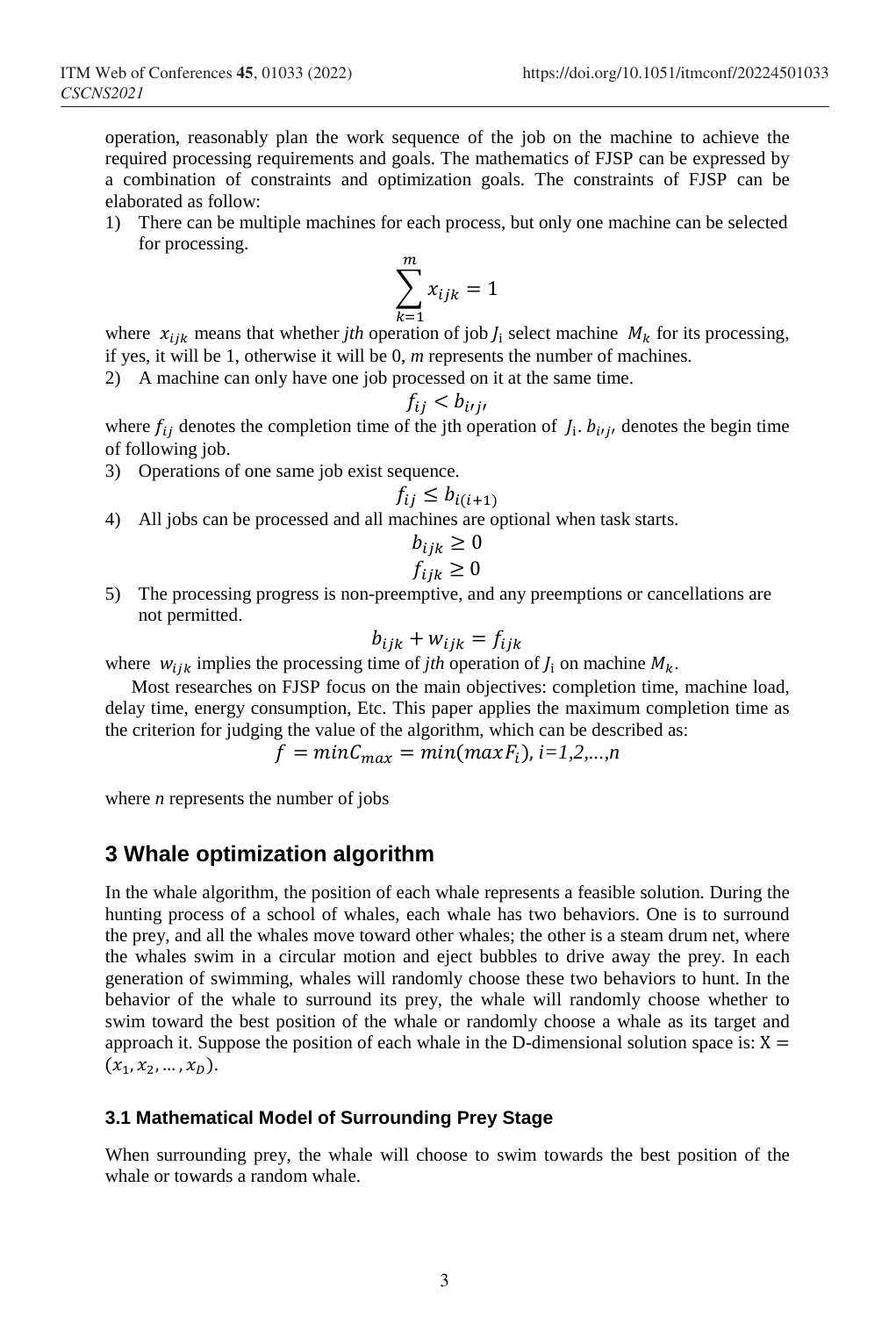#### *3.1.1. Whale swimming towards the optimal position*

The formula for updating the position of the whale is as follows:

$$
X_i^{t+1} = X_{best}^t - A|C \ast X_{best}^t - X_i^t|
$$

where  $X_{best}^t$  represents the position of the optimal whale, A is a random number uniformly distributed in (-a, a) in each dimension, the initial value of a is 2, and it linearly decreases to 0 with the number of iterations, C is a random number uniformly distributed in (0,2).

#### *3.1.2. Swimming towards the location of a random whale*

The formula for updating the position of the whale is as follows:

$$
X_i^{t+1} = X_{rand}^t - A|C * X_{rand}^t - X_i^t|
$$

where  $X_{rand}^t$  represents the position of the random whale. The value of A determines whether the current whale is swimming towards the optimal whale or a random whale. If  $|A| < 1$ , the whale chooses to swim towards the optimal individual, otherwise, the whale chooses to swim towards random individuals.

It can be seen that in the process of surrounding prey, the search mode of the whale algorithm is to search in the vicinity of the optimal individual or search in the vicinity of the random individual.

#### **3.2 Bubble net**

When hunting, whales will eject steam drums to form a bubble net to drive away their prey.

In order to use bubble nets to drive away prey, whales will constantly update their positions. When using the bubble net, the whale's position update formula is as follows:

$$
X_i^{t+1} = |X_{best}^t - X_i^t| * e^{bl} * cos(2\pi l) + X_{best}^t
$$

where  $b$  is the constant,  $l$  is a random number uniformly distributed in  $[-1,1]$ . Before each action, each whale will toss a coin to decide whether to surround its prey or use a bubble net to drive it away. The flow chart of the whale algorithm is summarized in Figure 1.

#### **3.3 Opposition-based learning strategy**

OBL strategy is a way proposed recently to improve the solving ability of the algorithm. The main idea of OBL is: evaluate the current solution and its inverse solution, and choose the better solution as the individual of the subsequent generation. Assume  $X_i =$  $(x_1, x_2, ..., x_d)$  is a current solution in D dimension space, the corresponding opposite solution  $Y_i = (y_1, y_2, ..., y_d)$  is calculated by the following equation:

$$
y_i = a_i + b_i - x_i
$$

where *i* in [1,d],  $a_i$  and  $b_i$  represent the upper and lower limits of the *ith* solution respectively. The OBL can enhance the search effectiveness and improve population diversity that has been proven to improve the search ability of the algorithms.

#### **3.4 The improved whale optimization algorithm**

This paper introduce the OBL strategy and combine it with whale optimization algorithm to solving FJSP. The procedure of improved WOA is put in Figure 1. Firstly, initialize population and other parameters. Then, perform a coin toss operation, that is, randomly generate a random number. If the random number is less than 0.5, the whale hunts by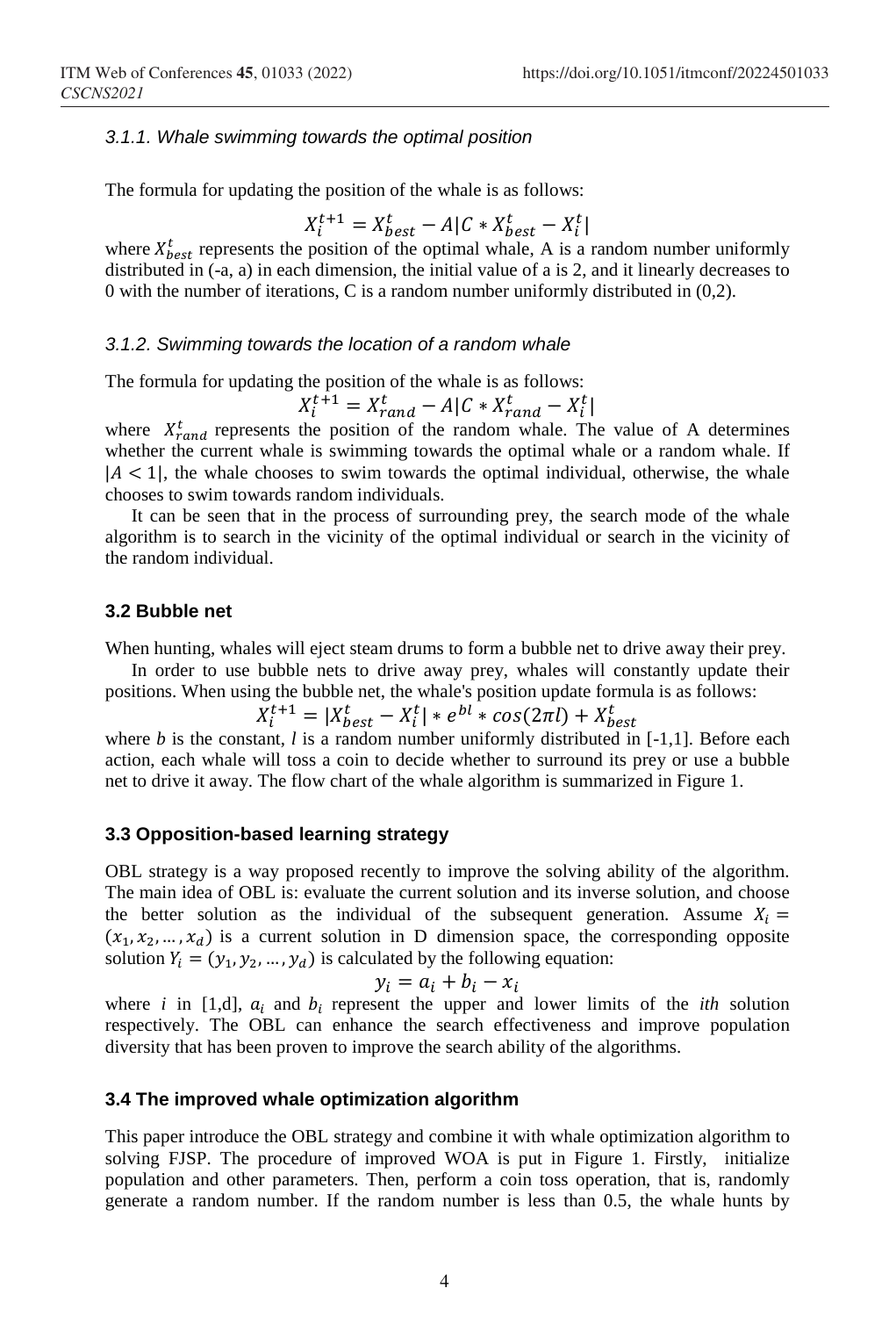surrounding the prey, otherwise, the whale hunts by the bubble net. Next, regenerate the current individual by OBL strategy, if opposite individual is better than current induvidual, replace current individual by opposite individual.



**Fig. 1.** The flowchart of improved WOA.

### **4 The experiment and discuss**

This papar employ ten FJSP cases as the benchmark to examine the advantage and merit of improved WHA. Meanwhile, six other classic meta-heuristic algorithms that include: dragonfly algorithm (DA), ant colony algorithm (ACA), artificial bee colony algorithm (ABC), grey wolf algorithm (GWO), whale optimization algorithm (WOA), and grasshopper optimization algorithm (GOA) are introduced as the comparison algorithm to reflect the power of our algorithm. The maximum number of iterations and population size of all algorithms are the same, and they are also 100. The other parameters of the algorithm are set according to the suggested values in the original paper of the algorithm. In order to eliminate the randomness to the greatest extent, ten experiments were performed separately, and the average value obtained is recorded in Table 1. From Table 1, we can see that improve WOA outperform other comparison algorithm. Improved WOA can always be optimal no matter in any of the ten cases except case 2. And there is a big gap between our algorithm and other comparison algorithms. It again shows that the power and advantage of our algorithm in dealing with partical FJSP.

The convergence cruves of all algorithm are placed in Figure 2, we can see that our algorthim not only acheives the optimal in the end, but also keeps the absolute lead during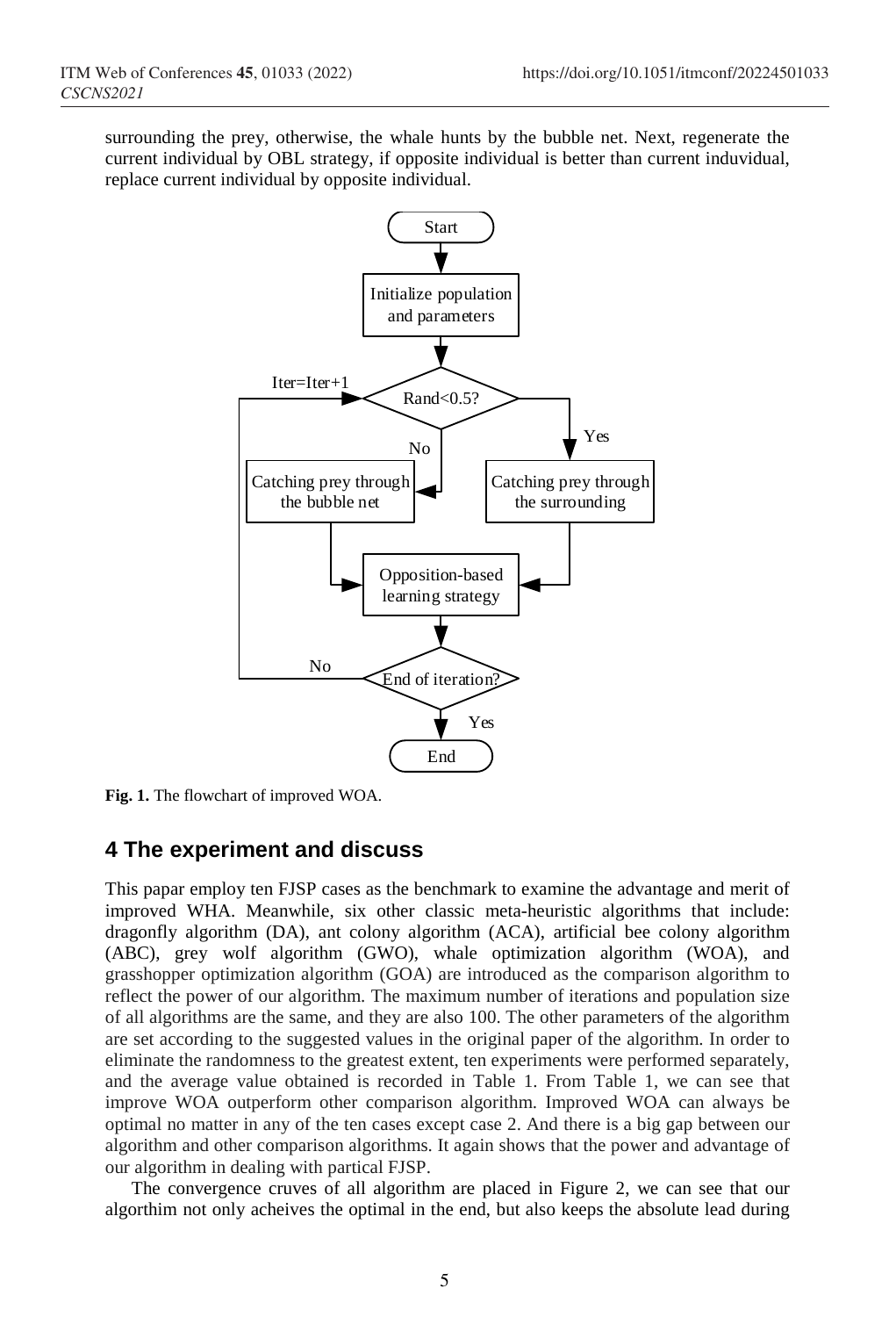entire iteration. It means that our algorithm both possess the strong local and global searching ability. These two abilities are both important for any meta-heuristic algorigthm, our improvment strategy can enhance original WOA effectively. As a result, we can draw a conclusion that improved WOA is more effective than other six meta-heuristic algorigthms, it is value and meaningful for this paper to introduce OBL strategy and utilize improved WOA to slove actual FJSP.

The Gantt chart of FJSP1 and FJSP10 by improved WOA are put in Figure 3 (the horizontal axis represents the completion time, and the vertical axis represents the machine number). For example, in part(a) of Figure 3, at zero time, machine one starts the first process the first operation of the third job, machine two starts the first process the first operation of the fourth job, and machine three starts the first operation of the first job. While waiting for the third job's first operation to be processed, machine four starts to process the second operation of the third job. Waiting for the first operation of the fourth job to be processed, machine five starts to process the second operation of the fourth job, and so on. The Gantt chart in Figure 3 has very few gaps, which proves that the scheduling scheme obtained by our WOA is efficient and the best choice with minimum completion time.completion time.

|            | Problem      |                   |       |       |       |                   |        |        |        |        |  |
|------------|--------------|-------------------|-------|-------|-------|-------------------|--------|--------|--------|--------|--|
| Algorithm  | <b>FISP1</b> | FJSP <sub>2</sub> | FJSP3 | FJSP4 | FJSP5 | FISP <sub>6</sub> | FJSP7  | FJSP8  | FJSP9  | FJSP10 |  |
| DA         | 485.2        | 466               | 543.8 | 663.6 | 630.4 | 744.4             | 1102.6 | 1105.2 | 1349.4 | 1597   |  |
| <b>ACA</b> | 483.8        | 460.8             | 544.2 | 655.4 | 636.2 | 767.2             | 1113.4 | 1106.2 | 1369.4 | 1593.6 |  |
| ABC        | 484.2        | 463.8             | 544.4 | 658.2 | 634.4 | 745               | 1104.2 | 1123.6 | 1385.6 | 1587.8 |  |
| <b>GWO</b> | 485          | 467               | 545   | 672.2 | 618.6 | 771.6             | 1084.2 | 1134.4 | 1376   | 1587.6 |  |
| <b>WOA</b> | 542.6        | 519               | 612.8 | 764.2 | 747   | 882.8             | 1247   | 1239.4 | 1498.8 | 1781.4 |  |
| GOA        | 484.2        | 468.6             | 543.4 | 654.2 | 623   | 760.6             | 1111.2 | 1122.4 | 1335.4 | 1601.2 |  |
| Im WOA     | 478.4        | 462               | 509.4 | 615.6 | 592.4 | 693.4             | 1010.2 | 1007.2 | 1262.8 | 1456.6 |  |

| Table 1. The average results of ten counts of experiments. |  |  |
|------------------------------------------------------------|--|--|
|------------------------------------------------------------|--|--|

\*Note: Im WOA means the improved whale optimization algorithm

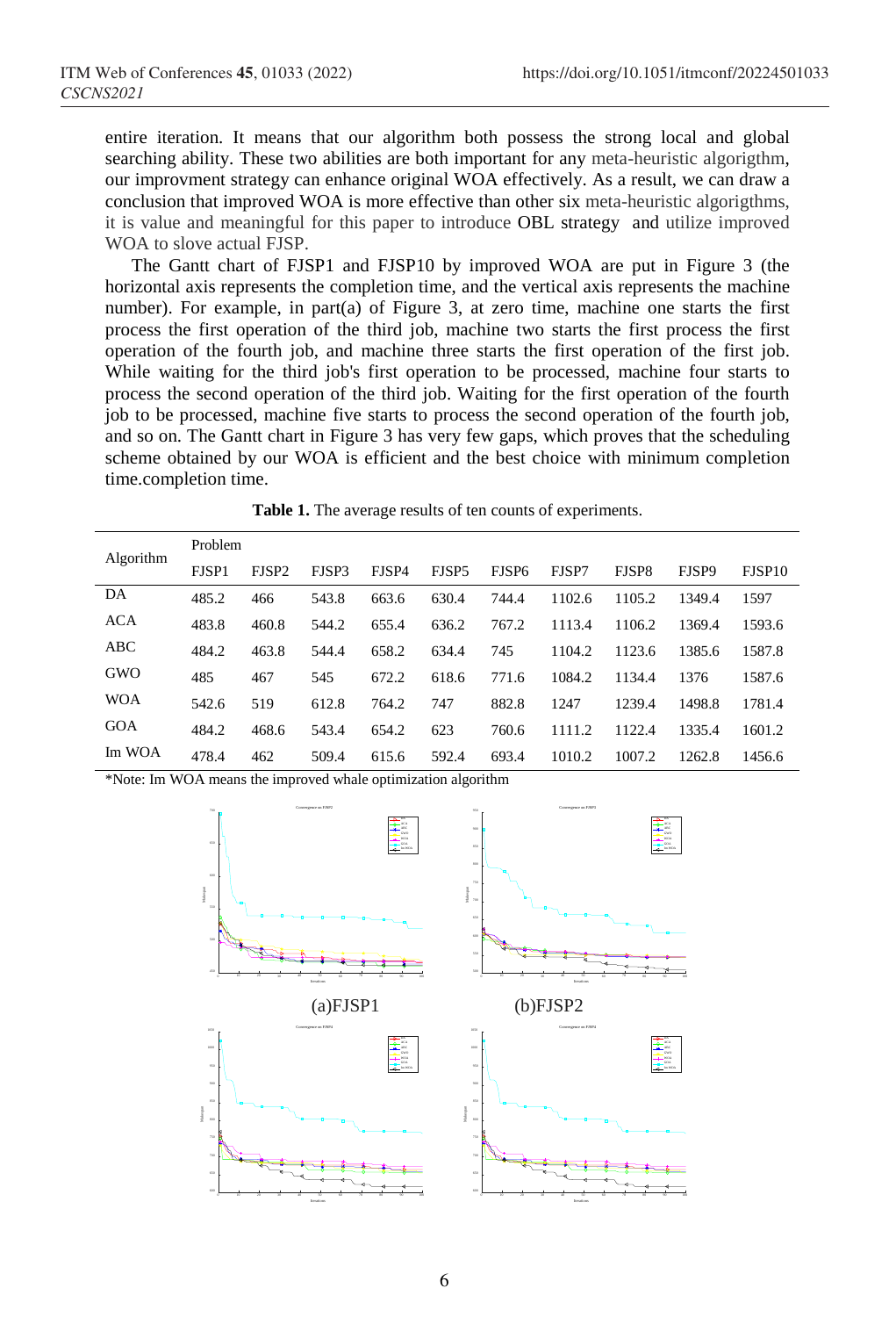

**Fig. 2.** The convergence cruve of algorithm.



**Fig. 3.** The Gantt chart on FJSP1 and FJSP10 by our algorithm.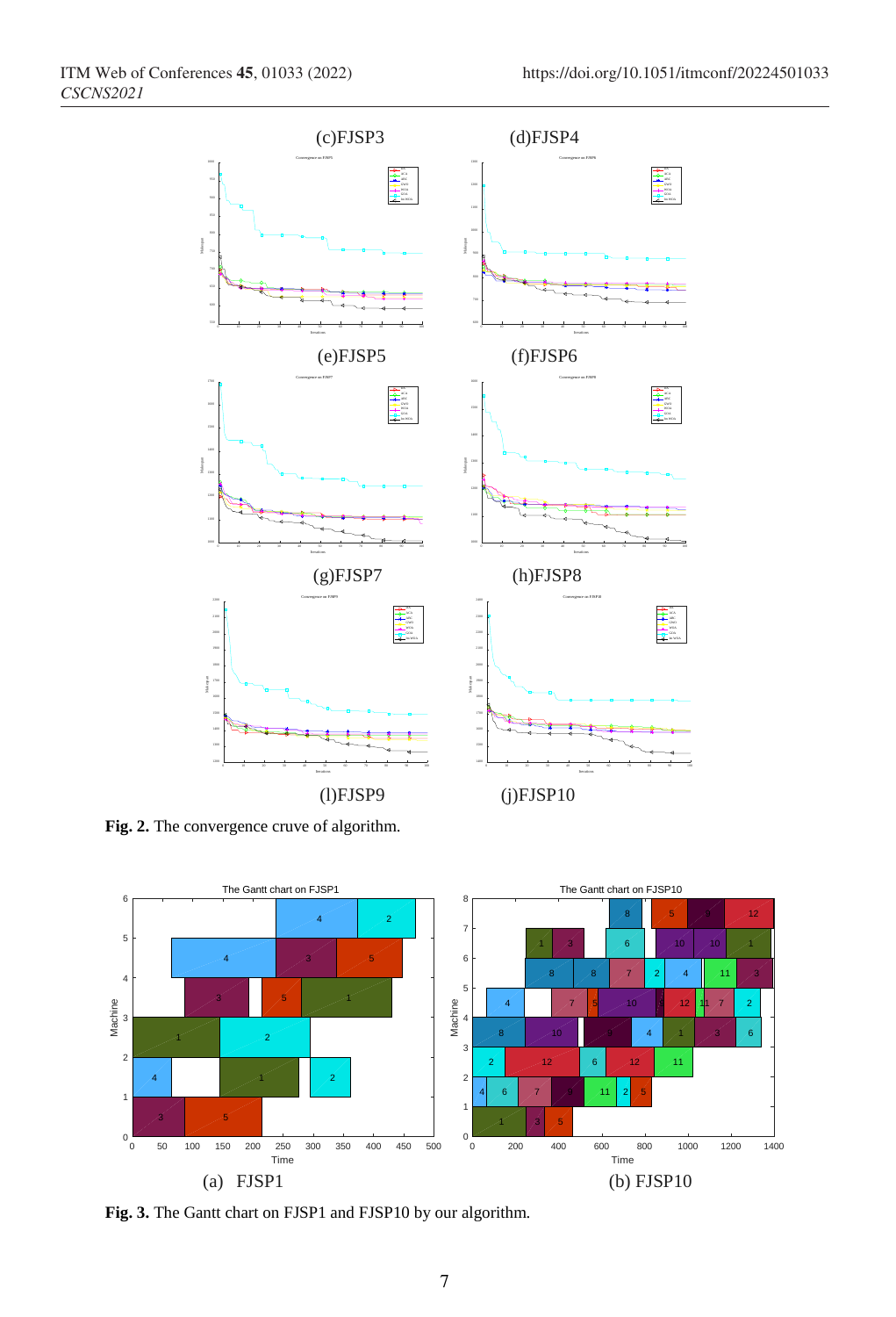## **5 Conclusion**

This paper takes FJSP as the main research content, and conducts a more in-depth study and further optimization of JSP and FJSP. The modeling of FJSP is complex, the amount of calculation is large, and the complexity of the problem is high. The result of production scheduling directly affects the production efficiency and competitiveness of the entire production enterprise. To this end, whale optimization algorithm is employed to sloving the FJSP. To enhance the optimization capability of WOA, the OBL strategy is added to WOA. Extensive numerical experiments are conducted on ten FJSP cases, the average results obtained and convergence cruve of algorithm both reflect the advantage and power of our algorithm. Improve WOA can achieve the best results in comparison with other six classic meta-heuristic algorithms.

FJSP has long been a key area of research by scholars at home and abroad. Due to time constraints and insufficient practical experience, this article still has some shortcomings. On the basis of existing research, there are still the following issues worthy of further indepth study :

- 1) Further study the whale optimization algorithm, establish a more rigorous mathematical theoretical basis for the algorithm, and further optimize the performance of the algorithm from the theoretical level, so that the whale optimization algorithm is more universal in solving FJSP.
- 2) Further study the FJSP, starting from the perspective of the problem solution space structure, in-depth analysis of the characteristics of the solution space structure of the problem, and establishing an algorithm that is more suitable for solving such problems with the solution space structure as the starting point. At the same time, it is necessary to further study the upper limit of the complexity of the problem, and determine the limit performance of the algorithm when solving the problem from a theoretical level.

This research work is supported by the National Key Research and Development Project under Grant 2018YFB1700500.

### **References**

- 1. D. Lei, M. Li, and L. Wang, "A two-phase meta-heuristic for multiobjective flexible job shop scheduling problem with total energy consumption threshold," IEEE transactions on cybernetics, vol. 49, no. 3, pp. 1097–1109, 2018.
- 2. X. Li and L. Gao, "An effective hybrid genetic algorithm and tabu search for flexible job shop scheduling problem, " International Journal of Production Economics, vol. 174, pp. 93-110, 2016.
- 3. Y. Demir and S. K. isleyen, "Evaluation of mathematical models for flexible job-shop scheduling problems, " Applied Mathematical Modelling, vol. 37, no. 3, pp. 977-988, 2013.
- 4. F. Pezzella, G. Morganti, and G. Ciaschetti, "A genetic algorithm for the flexible jobshop scheduling problem, " Computers & operations research, vol. 35, no. 10, pp. 3202-3212, 2008.
- 5. M. Nouiri, A. Bekrar, A. Jemai, D. Trentesaux, A. C. Ammari, and S. Niar, "Two stage particle swarm optimization to solve the flexible job shop predictive scheduling problem considering possible machine breakdowns," Computers & Industrial Engineering, vol. 112, no. oct., pp. 595–606, 2017.